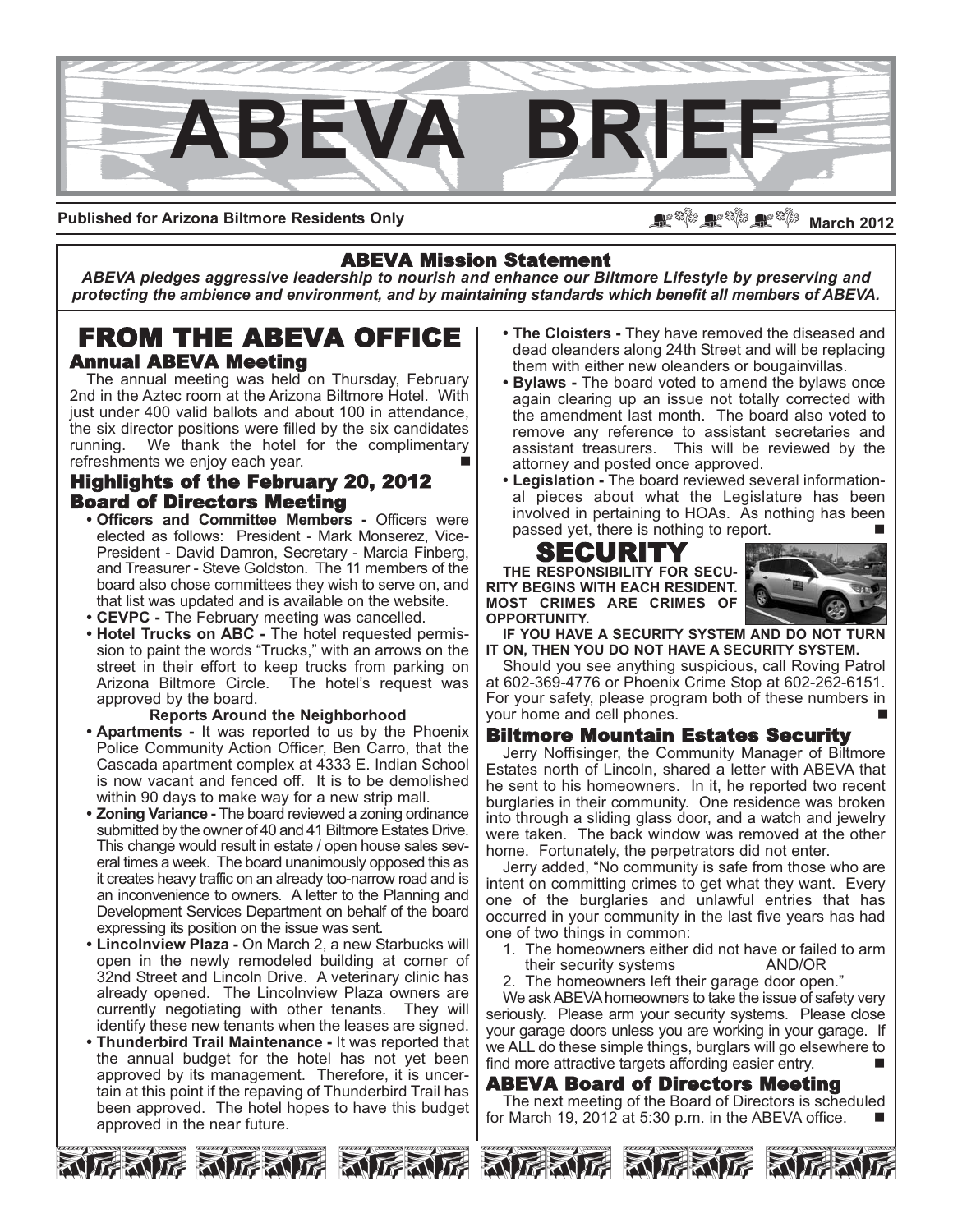

# Updated Industry Data - FYI

Recently updated data on U.S. community associations indicate there are now 314,200 common – interest communities, with 25.1 million housing units and 62.3 million residents. The estimated annual operating revenue for U.S. community associations is nearly \$40 billion and community and condominium association boards maintain investment accounts totaling more than \$35 billion for long-term maintenance of common property and amenities. There are an estimated 60,000 community managers and about 10,000 management companies in the U.S. *(From Community Association Institute)* 

## Coffee with a Cop

Would you like to feel more comfortable working with the local police? Would you like more information about crime stop or any of the other police activities?

On March 7th, you have that opportunity between 9:00 a.m. and 10:00 a.m. at Tortas Paquime, located at 2541 E. McDowell Road, #B. Everyone is welcome. The upcoming dates are March 7th and April 4th.

#### From ABEVA's Landscaper 5 Tips for Spring Landscaping *By ValleyCrest Landscape Maintenance*

- 1. Do not prune frost-sensitive trees right now including orchids, ficus, jacaranda, sissoo and citrus.
- 2. After the threat of frost has passed, you may start pruning the damaged wood on plants such as lantana, hibiscus, bougainvillea and ruellia.
- 3. If you have sage varieties that are outgrowing their space, now is the time to prune them back to roughly 12 inches in height. (Don't prune at all during the summer growing season.)
- 4. If there hasn't been any precipitation for 4-6 weeks, water plants, shrubs and deciduous or evergreen trees to 12 inches in depth to keep the root zone moist.
- 5. If you have questions about your landscape or would like to find more tips throughout the month, you can visit our Facebook page at www.Facebook.com/ ValleyCrestArizona.

#### MEETINGS & LUNCHEONS Camelback East Village Planning Committee

Once a developer presents plans to the city Planning Department, plans are given to the Camelback East Village Planning Committee for review. Then, recommendations are made before plans proceed to the Planning Commission and then to the City Council. The next meeting is scheduled for Tuesday, March 6th at 6:00 p.m. at the Devonshire Senior Center, located at 2802 E. Devonshire (one block north of Indian School Road.) The meetings are open to the general public. For additional information or to confirm the meeting has not been cancelled or rescheduled, please call Marc Thornton, Camelback East Village Planner at 602-261-8701 or visit the website at www.phoenix.gov/PUBMEETC/indxhtml.html.

## Biltmore Ladies Lunch Club (BLLC)

For women who live or work in the Biltmore area, the BLLC (Biltmore Ladies' Lunch Club) meets for lunch at Frank and Albert's each month at 11:45 a.m.

The ladies will be ordering off of the menu, with separate checks. Depending upon the size of the group each month, in exchange for the privilege of being able to order off of the

KN 17



**KNIF** 



menu, have separate checks and use the ABEVA discount cards, the meals may be delayed for up to an hour, depending upon how busy the restaurant is on that particular day. So, please, be patient if that happens! No RSVP is required.

The March luncheon is on Friday, March 9th at 11:45 a.m., and the next luncheon is on Thursday, April 5th.

# Biltmore Networking Group

The Biltmore Networking Group organizes a monthly happy hour for professionals, businesspeople, residents and anyone who enjoys the Biltmore area to meet and network. Professionals from a wide variety of industries attend including finance, fine arts, government, hospitality, law, marketing, medicine, real estate, technology and many more. There is usually a group of about 60-80 people attending. With the demographics of the Biltmore community, you are sure to make the contacts you desire.

Happy hour is always the first Thursday of each month. Mark your calendars for March 1st, April 5th and May 3rd. The time is from 5:30 p.m. to 7:30 p.m. at the Omaha Steak House Garden Lounge inside the Embassy Suites Phoenix Biltmore, located at 2630 East Camelback Road. You can reach them by calling 602-955-3992. There is no need to RSVP, and there is never a charge to attend these events, so please feel free to stop by.

If you have any questions or would like to be added to the email list for monthly announcements, please contact Shahpar Shahpar at Tiffany & Bosco, P.A. at ss@tblaw.com or call her at 602-255-6020.

#### Biltmore Area Partnership

This organization was founded in 1994 to help unify and maintain the unique identity of the Biltmore area in Phoenix through business and community affiliation. The physical boundaries include the area between the Squaw Peak Preserve and Campbell Road and 16th Street and 44th Street in Phoenix. The ABEVA Executive Director serves as one of the partnership's officers.

The March Biltmore Area Partnership networking luncheon will be held on Tuesday, March 27th at Black Chile Mexican Grill in Biltmore Fashion Park. The guest speaker will be Councilman Sal DiCiccio.

Reservations are required by Friday, March 23rd. Networking will be from 11:30 a.m. to 12 noon, when lunch will be served. The cost is \$30. For additional information, please call Ed Rossi at 602-957-6483. Guest reservations and checks must be sent prior to the luncheon. Send checks to the Biltmore Area Partnership, 3104 East Camelback Road, #174, Phoenix, AZ 85016.

## NEWS FROM ABEVA NEIGHBORS Adobe

Hungry Hill Sausage Company-You've had them at the ballpark; now try them at the Biltmore. The Adobe Restaurant at Arizona Biltmore Golf Club has announced that it will now proudly serve Hungry Hill Sausage Company's famous ballpark favorites. Long-time friends from their childhood days in Chicago's south side, Hungry Hill owner Jimmy Fares and Jerry Colangelo, of JDM Partners, owners of AZ Biltmore Golf Club, have teamed up to let golfers experience the ballpark favorite. The new menu will feature both the Hungry Hill Italian Sausage Sandwich and the Meatball Sub and are now available at The Adobe Restaurant.

Happy hour is held nightly at The Adobe Restaurant from





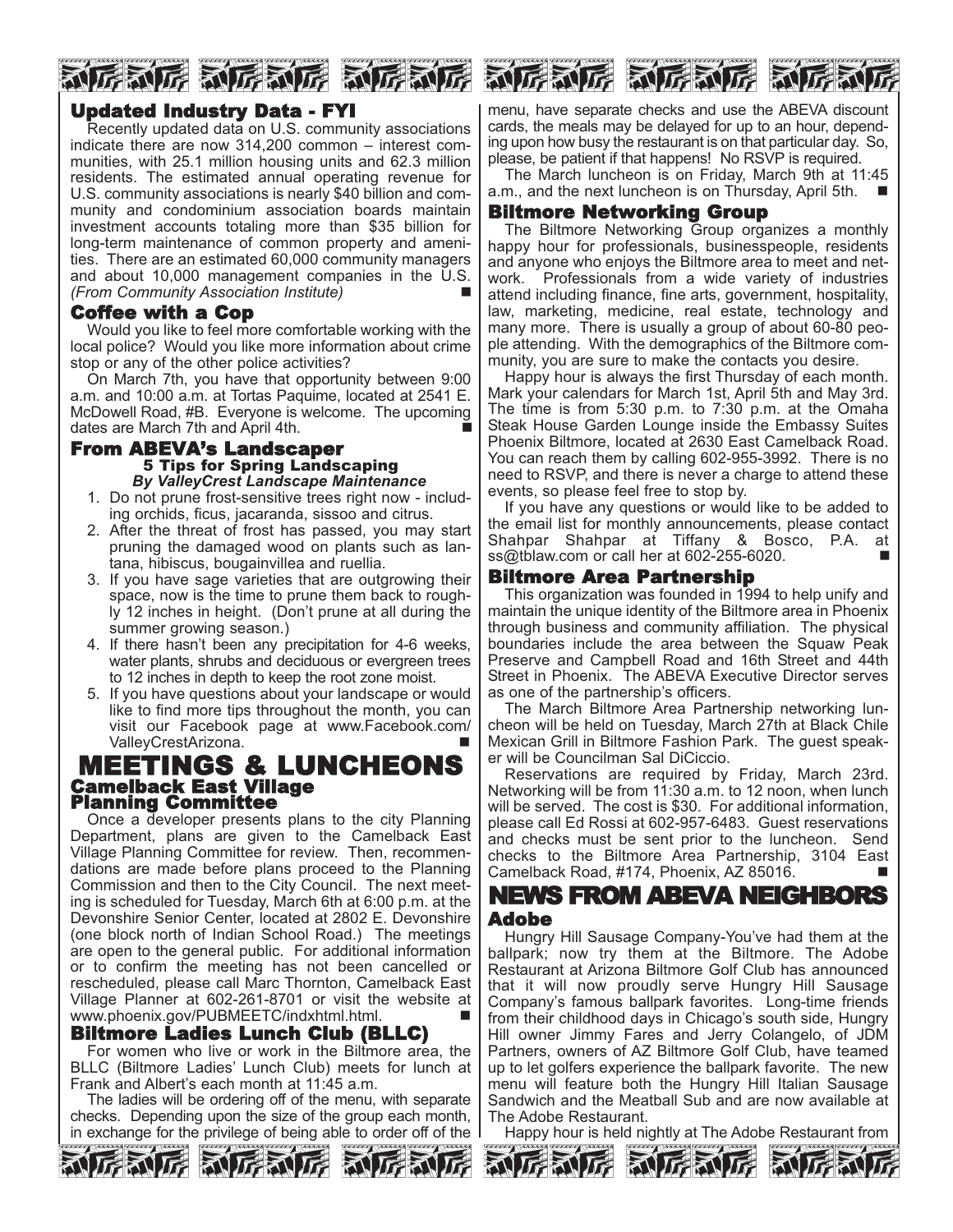2:00 p.m. to 4:00 p.m. and features \$3 drafts and \$5 glasses of wine. Adobe General Manager and Sommelier, Jim Gallen, always offers retail pricing on wine and ordering advice is free. Come sit on the patio with your puppies, they are dog-friendly, and views are complimentary! Join them for doggie yoga and Yappy Hour Tuesday, March 20th at The Adobe starting at 5:00 pm. For event details and to RSVP, please visit www.theadoberestaurant.com/upcoming-events.

厉风厉 风厉风厉 风厉风厉 风

The Silver Oak Cellars Wine Dinner will be held Wednesday, March 21st at 6:00 pm. Join them for a 4-course dinner featuring a different Silver Oak wine pairing with each course for \$95 all-inclusive. Reservations are required and can be made by calling 602-468-9160.

Are you interested in becoming a member at the Arizona Biltmore Golf Club? Contact Erik Kotheimer at 602-955-9655 for membership details and offers. ■

#### Biltmore Fashion Park

Biltmore Fashion Park Movies in the Park will be shown for 9 weeks this spring. The movie series showcases classic American films under the stars on Center Lawn at 7:30 p.m. It is free and open to the public. Movies are shown in their original, unedited format. Participating restaurants provide dining deals to movie goers every Friday night. The schedule is as follows:

March 2nd - *Back to the Future,* March 9th *- Willy Wonka and the Chocolate Factory,* March 16th - *Gentlemen Prefer Blondes,* March 23rd - *Princess Bride,* March 30th - *The Fugitive,* April 6th - *Clueless*, April 13th - *The Sound of Music,* April 20th - *The Notebook, and* April 27th - *Indiana Jones and the Temple of Doom.* n

#### Ritz-Carlton

Special Discount Rate for ABEVA! The discounted rate through April is only \$239 for a Deluxe room. The rate will include the \$27 daily valet parking fee. For reservations, you may call either central reservations at 800-542-8680 (24/7) or Randy Ichiuji at the hotel, 602-468-0110. ABEVA guests will have the option of upgrading to Club Level access on the 11th floor for only \$30 if available. This level service comes with personal concierge staff, exclusive access to the Ritz-Carlton Lounge's five daily food presentations and an elevator key for club lounge access.

## Arizona Biltmore Resort

Did you know the Arizona Biltmore Resort offers ABEVA members a rewards card? With this card you are entitled to a 15% discount at restaurants, gift shops, for spa services and guestrooms. To obtain an application please call the office and they can email or mail you one. Then you fill it out and fax it to the resort. Representatives will mail your card within 7 days of application.

*Historic Photo Exhibit at the Arizona Biltmore Celebrates Frank Lloyd Wright & 75th Anniversary of Taliesin West* 

History comes to life in stark black and white at a special exhibit of images by Pedro E. Guerrero, the personal photographer of renowned architect Frank Lloyd Wright, at the Arizona Biltmore through April 29th.

Presented in collaboration with the Frank Lloyd Wright Foundation and held in honor of the 75th anniversary of Taliesin West, Wright's Arizona home that Guerrero began photographing in 1939, the exhibit features his favorite shots of the famous property that also became Wright's architectural school. The collection offers fresh historical insight into the period through commentary by Guerrero, because many of the photos have never been exhibited before.

The exhibit is complimentary, and the public is welcome. It will be installed in the History Hallway of the Arizona Biltmore Lobby through April 29th, 2012.

#### Wrigley Mansion

The Wrigley Mansion has three tour package options. All are offered Wednesday through Saturday at 10:00 a.m., 1:00 p.m. and 3:00 p.m.

Juicy Fruit: Tour for 1 with a choice of one lunch menu item and a complimentary non-alcoholic beverage \$25 per person.

Big Red: Tour for 1 with a choice of lunch 1st course, lunch 2nd course and a chef's choice dessert and a complimentary non-alcoholic beverage \$35 per person.

Doublemint: Package for 2 includes a tour, with a choice of lunch 1st course, lunch 2nd course, chef's choice dessert and one bottle of Wrigley's Private Label Chardonnay or Cabernet Sauvignon \$80. Please call 602-955-4079 for reservations and details.







新房新房 新房新

**Mark Monserez, President David Damron, Vice President Steve Goldston, Treasurer Marcia Finberg, Secretary Richard Arroyo Camille Ercolano Steve Hoffman George King Judith Shafkind Harvey Shrednick Jay Swart**

**ABEVA Office Information 2525 East Arizona Biltmore Circle, Building D, Ste. 145 Phoenix, Arizona 85016 Hours Mon.-Fri. 8:30 am-5 pm 602-955-1003 phone 602-955-1144 fax Roberta Peterson - Exec. Dir. email: rpeterson@abeva.com Beryl Ross - Executive Assistant & Notary - bross@abeva.com Roving Patrol: 602-369-4776 Police Dept. Non-Emergency: 602-262-6151 Resort Truck Parking on ABC Hotline 602-954-2573**



**Website Information**

Sign on to visit the website by going to www.abeva.com. If you do not yet have a login name and password, from the menu on the left choose e-forms, then choose login request, fill out the required information and click submit. We will send your pre-assigned login name and password back by email. You may read board minutes and the *ABEVA Brief* online. n